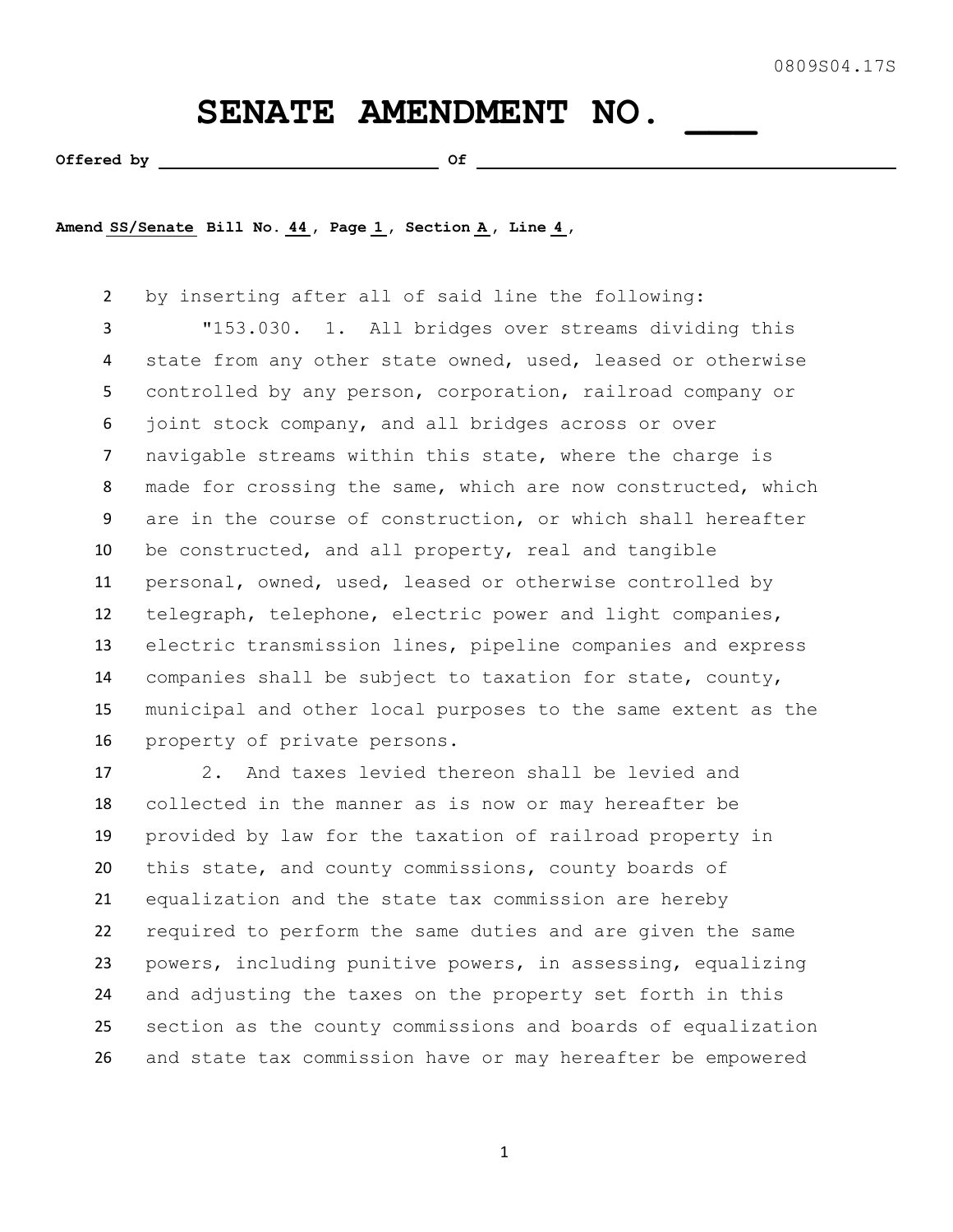with, in assessing, equalizing, and adjusting the taxes on railroad property; and an authorized officer of any such bridge, telegraph, telephone, electric power and light companies, electric transmission lines, pipeline companies, or express company or the owner of any such toll bridge, is hereby required to render reports of the property of such bridge, telegraph, telephone, electric power and light companies, electric transmission lines, pipeline companies, or express companies in like manner as the authorized officer of the railroad company is now or may hereafter be required to render for the taxation of railroad property.

 3. On or before the fifteenth day of April in the year 1946 and each year thereafter an authorized officer of each such company shall furnish the state tax commission and county clerks a report, duly subscribed and sworn to by such authorized officer, which is like in nature and purpose to the reports required of railroads under chapter 151 showing the full amount of all real and tangible personal property owned, used, leased or otherwise controlled by each such company on January first of the year in which the report is due.

 4. If any telephone company assessed pursuant to chapter 153 has a microwave relay station or stations in a county in which it has no wire mileage but has wire mileage in another county, then, for purposes of apportioning the assessed value of the distributable property of such companies, the straight line distance between such microwave relay stations shall constitute miles of wire. In the event that any public utility company assessed pursuant to this chapter has no distributable property which physically traverses the counties in which it operates, then the assessed value of the distributable property of such company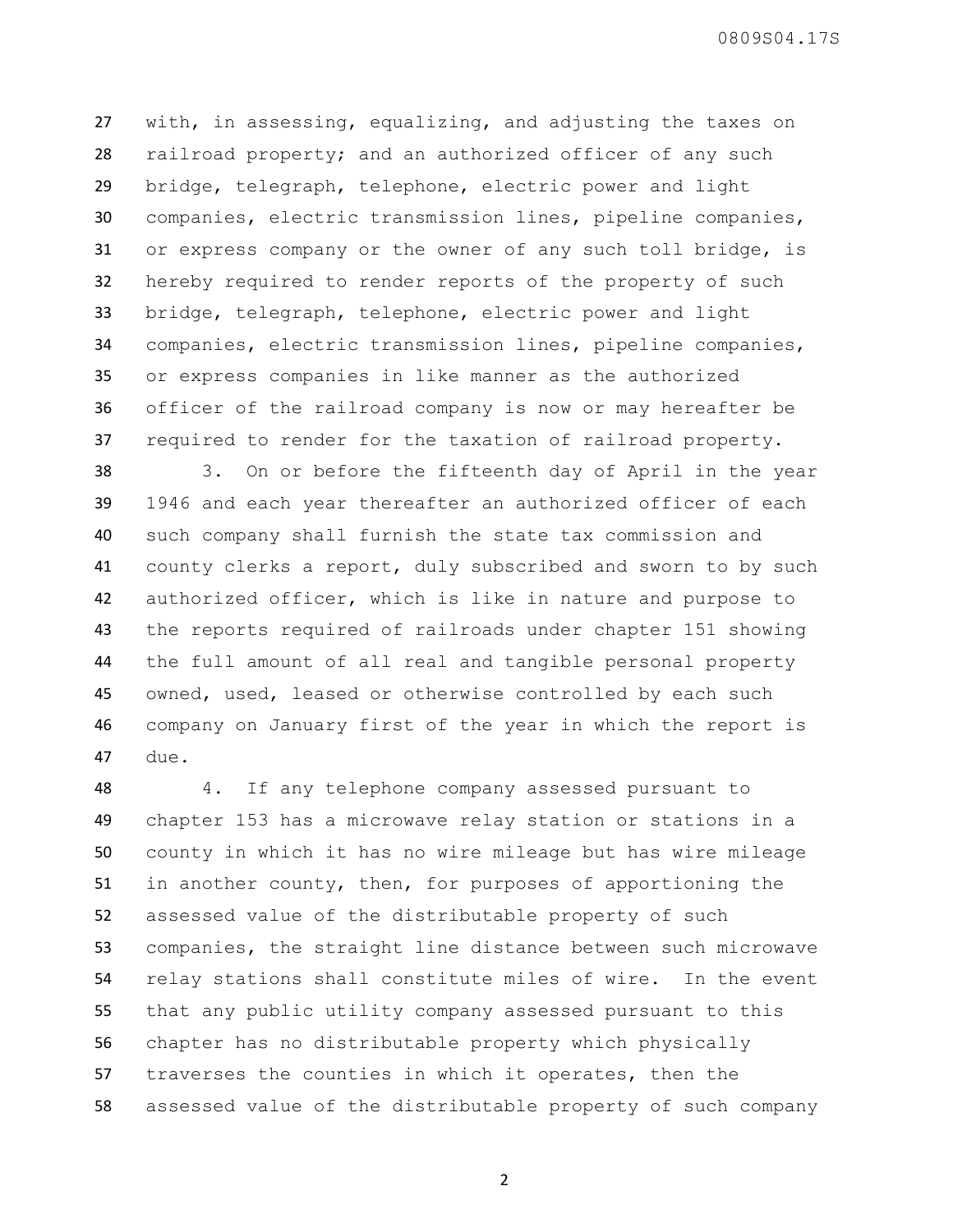shall be apportioned to the physical location of the distributable property.

 5. (1) Notwithstanding any provision of law to the contrary, beginning January 1, 2019, a telephone company shall make a one-time election within the tax year to be assessed:

 (a) Using the methodology for property tax purposes as provided under this section; or

 (b) Using the methodology for property tax purposes as provided under this section for property consisting of land and buildings and be assessed for all other property exclusively using the methodology utilized under section 137.122.

 If a telephone company begins operations, including a merger of multiple telephone companies, after August 28, 2018, it shall make its one-time election to be assessed using the methodology for property tax purposes as described under paragraph (b) of subdivision (1) of this subsection within the year in which the telephone company begins its operations. A telephone company that fails to make a timely election shall be deemed to have elected to be assessed using the methodology for property tax purposes as provided under subsections 1 to 4 of this section.

 (2) The provisions of this subsection shall not be construed to change the original assessment jurisdiction of the state tax commission.

 (3) Nothing in subdivision (1) of this subsection shall be construed as applying to any other utility.

 (4) (a) The provisions of this subdivision shall 88 ensure that school districts may avoid any fiscal impact as a result of a telephone company being assessed under the provisions of paragraph (b) of subdivision (1) of this subsection. If a school district's current operating levy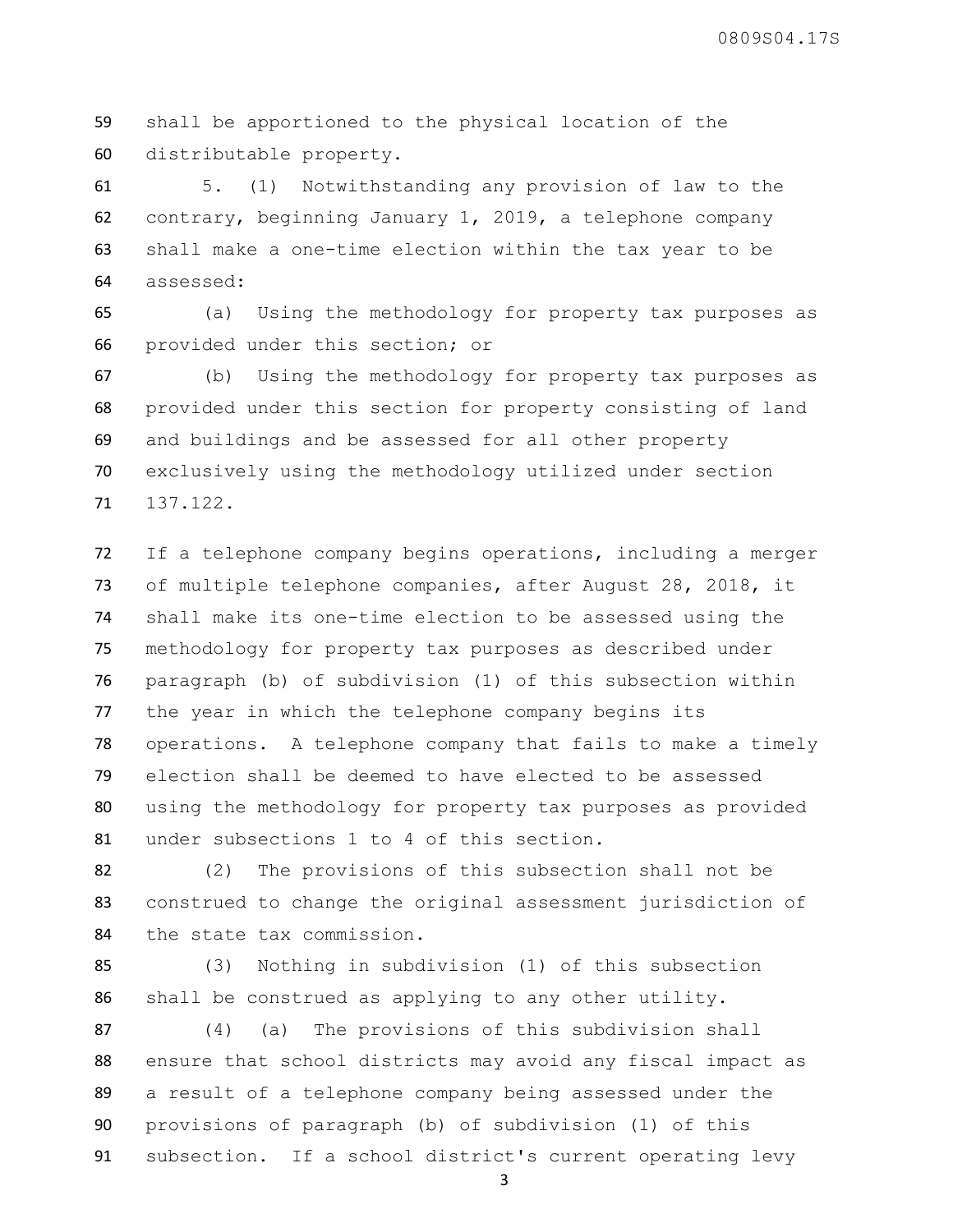is below the greater of its most recent voter-approved tax rate or the most recent voter-approved tax rate as adjusted under subdivision (2) of subsection 5 of section 137.073, it shall comply with section 137.073.

 (b) Beginning January 1, 2019, any school district currently operating at a tax rate equal to the greater of the most recent voter-approved tax rate or the most recent voter-approved tax rate as adjusted under subdivision (2) of subsection 5 of section 137.073 that receives less tax revenue from a specific telephone company under this subsection, on or before January thirty-first of the year following the tax year in which the school district received less revenue from a specific telephone company, may by resolution of the school board impose a fee, as determined under this subsection, in order to obtain such revenue. The resolution shall include all facts that support the imposition of the fee. If the school district receives voter approval to raise its tax rate, the district shall no longer impose the fee authorized in this paragraph.

 (c) Any fee imposed under paragraph (b) of this subdivision shall be determined by taking the difference between the tax revenue the telephone company paid in the tax year in question and the tax revenue the telephone company would have paid in such year had it not made an election under subdivision (1) of this subsection, which shall be calculated by taking the telephone company valuations in the tax year in question, as determined by the state tax commission under paragraph (d) of this subdivision, and applying such valuations to the apportionment process in subsection 2 of section 151.150. The school district shall issue a billing, as provided in this subdivision, to any such telephone company. A telephone company shall have forty-five days after receipt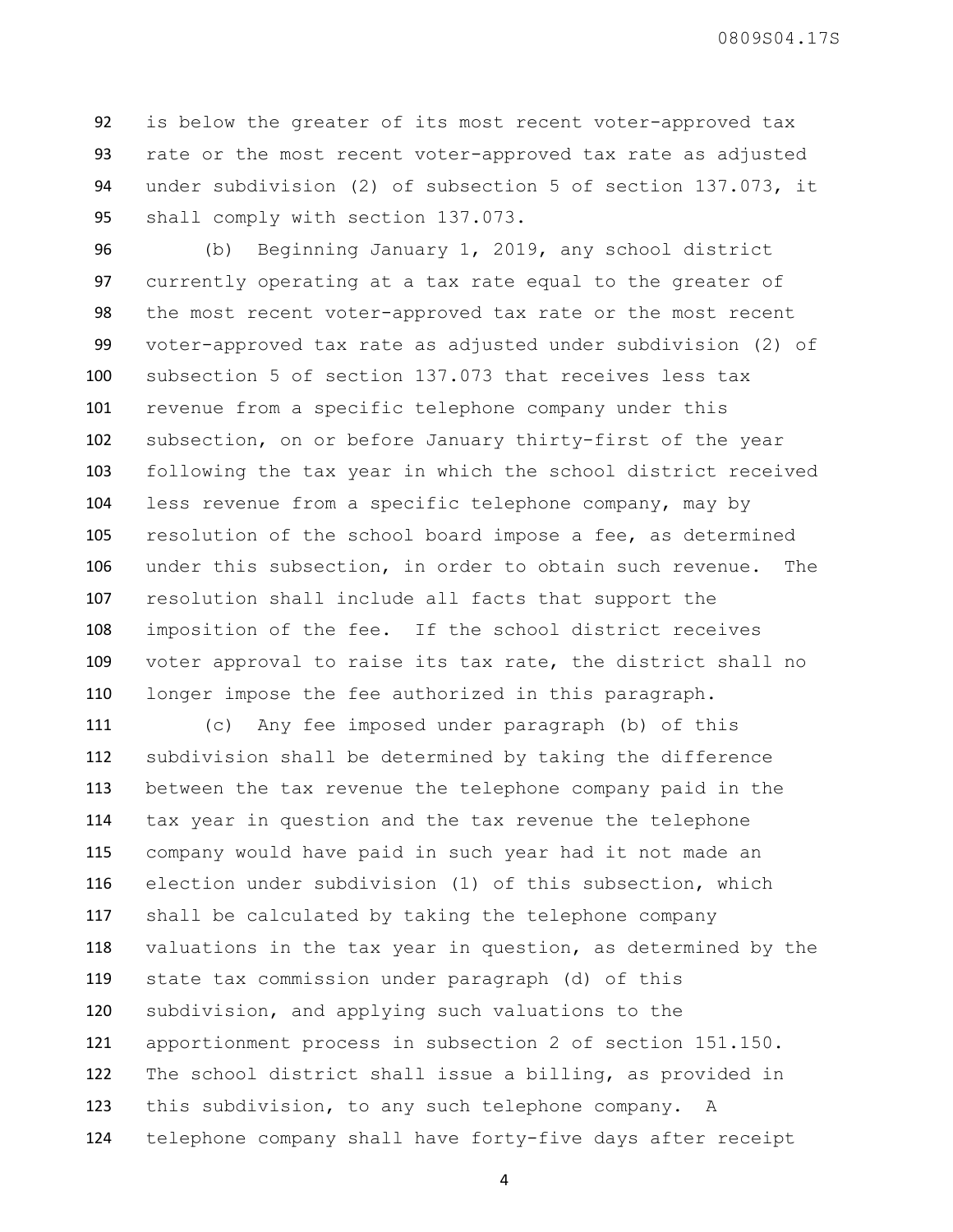of a billing to remit its payment of its portion of the fees to the school district. Notwithstanding any other provision of law, the issuance or receipt of such fee shall not be used:

 a. In determining the amount of state aid that a school district receives under section 163.031;

 b. In determining the amount that may be collected under a property tax levy by such district; or

c. For any other purpose.

 For the purposes of accounting, a telephone company that issues a payment to a school district under this subsection shall treat such payment as a tax.

 (d) When establishing the valuation of a telephone company assessed under paragraph (b) of subdivision (1) of this subsection, the state tax commission shall also determine the difference between the assessed value of a telephone company if:

 a. Assessed under paragraph (b) of subdivision (1) of 143 this subsection; and

 b. Assessed exclusively under subsections 1 to 4 of this section.

 The state tax commission shall then apportion such amount to each county and provide such information to any school district making a request for such information.

 (e) This subsection shall expire when no school district is eligible for a fee.

 6. (1) If any public utility company assessed pursuant to this chapter has ownership of any real or personal property associated with a project which uses wind energy directly to generate electricity, such wind energy project property shall be valued and taxed by any local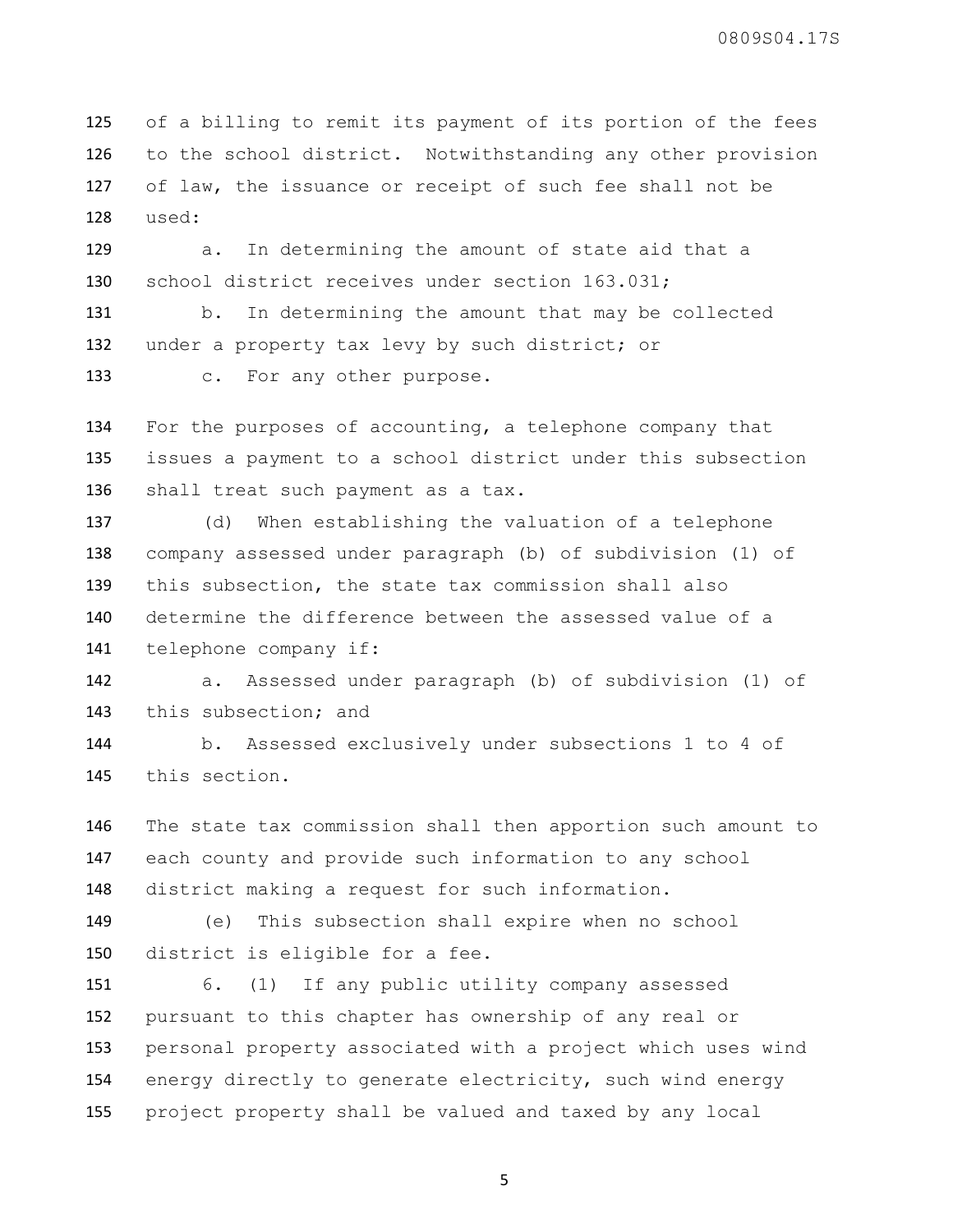authorities having jurisdiction under the provisions of chapter 137 and other relevant provisions of the law.

 (2) Notwithstanding any provision of law to the contrary, beginning January 1, 2020, for any public utility company assessed pursuant to this chapter which has a wind energy project, such wind energy project shall be assessed using the methodology for real and personal property as provided in this subsection:

 (a) Any wind energy property of such company shall be assessed upon the county assessor's local tax rolls;

 (b) Any property consisting of land and buildings related to the wind energy project shall be assessed under chapter 137; and

 (c) All other business or personal property related to the wind energy project shall be assessed using the methodology provided under section 137.122.

 7. (1) If any public utility company assessed pursuant to this chapter has ownership of any real or personal property associated with a generation project which was originally constructed utilizing financing authorized pursuant to chapter 100 for construction, upon the transfer of ownership of such property to the public utility company such property shall be valued and taxed by any local authorities having jurisdiction under the provisions of chapter 137 and other relevant provisions of law. (2) Notwithstanding any provision of law to the contrary, beginning January 1, 2022, for any public utility company assessed pursuant to this chapter which has ownership of any real or personal property associated with a generation project which was originally constructed utilizing financing authorized pursuant to chapter 100 for construction, upon the transfer of ownership of such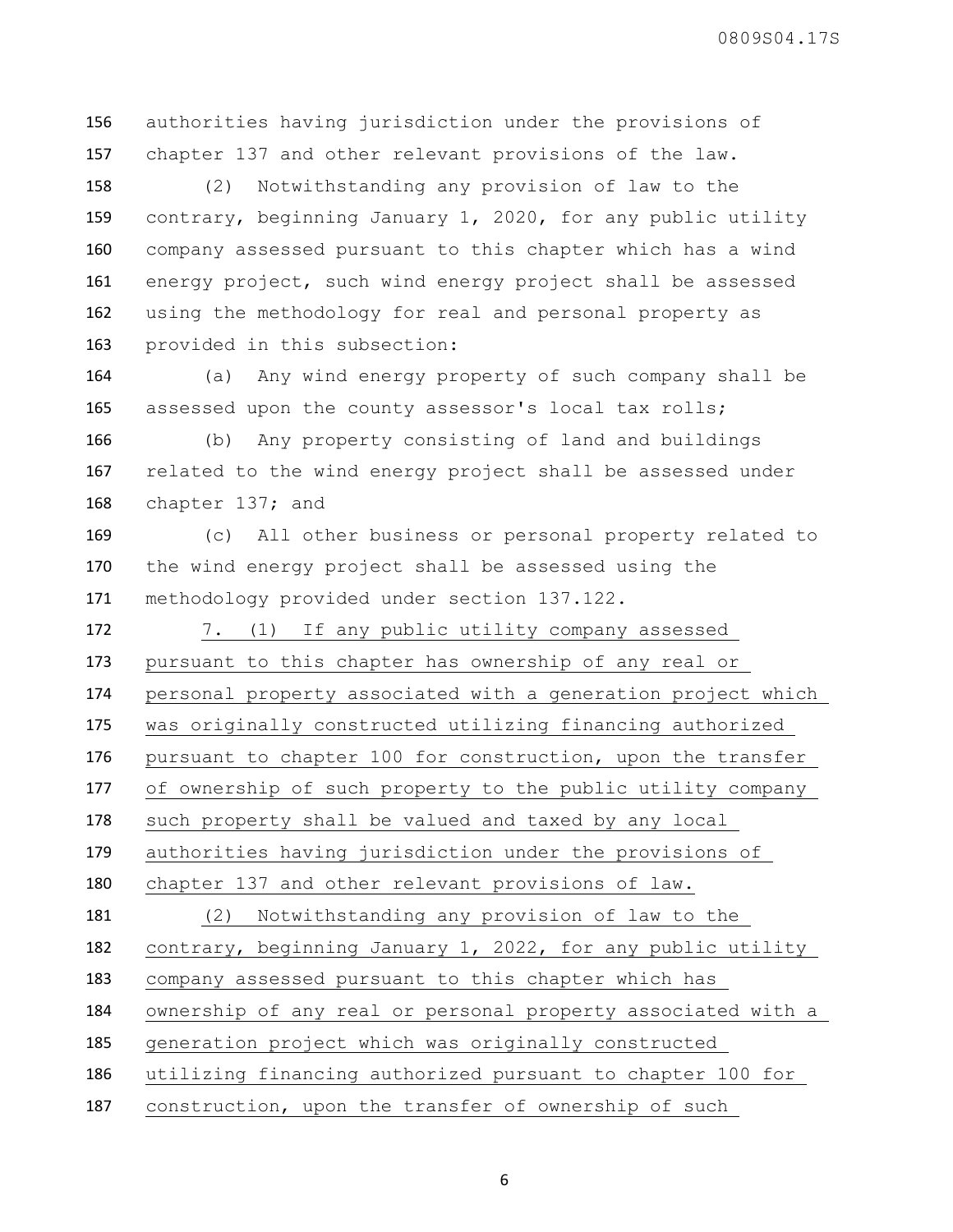| 188 | property to the public utility company such property shall   |
|-----|--------------------------------------------------------------|
| 189 | be assessed as follows:                                      |
| 190 | (a) Any property associated with a generation project        |
| 191 | which was originally constructed utilizing financing         |
| 192 | authorized pursuant to chapter 100 for construction shall be |
| 193 | assessed upon the county assessor's local tax rolls.<br>The  |
| 194 | assessor shall rely on the public utility company for cost   |
| 195 | information of the generation portion of the property as     |
| 196 | found in the public utility company's Federal Energy         |
| 197 | Regulatory Commission Financial Report Form Number One at    |
| 198 | the time of transfer of ownership, and depreciate the costs  |
| 199 | provided in a manner similar to other commercial and         |
| 200 | industrial property.                                         |
| 201 | (b) Any property consisting of land and buildings            |
| 202 | related to the generation property associated with a         |
| 203 | generation project which was originally constructed          |
|     |                                                              |
| 204 | utilizing financing pursuant to chapter 100 for construction |
| 205 | shall be assessed under chapter 137; and                     |
| 206 | (c) All other business or personal property related to       |
| 207 | a generation project which was originally constructed        |
| 208 | utilizing financing pursuant to chapter 100 for construction |
| 209 | shall be assessed using the methodology provided under       |
| 210 | section 137.122.                                             |
| 211 | The term "distributable property" of an<br>153.034. 1.       |
| 212 | electric company shall include all the real or tangible      |
| 213 | personal property which is used directly in the generation   |
| 214 | and distribution of electric power, but not property used as |
| 215 | a collateral facility nor property held for purposes other   |
| 216 | than generation and distribution of electricity. Such        |
| 217 | distributable property includes, but is not limited to:      |
| 218 | Boiler plant equipment, turbogenerator units and<br>(1)      |

(2) Station equipment;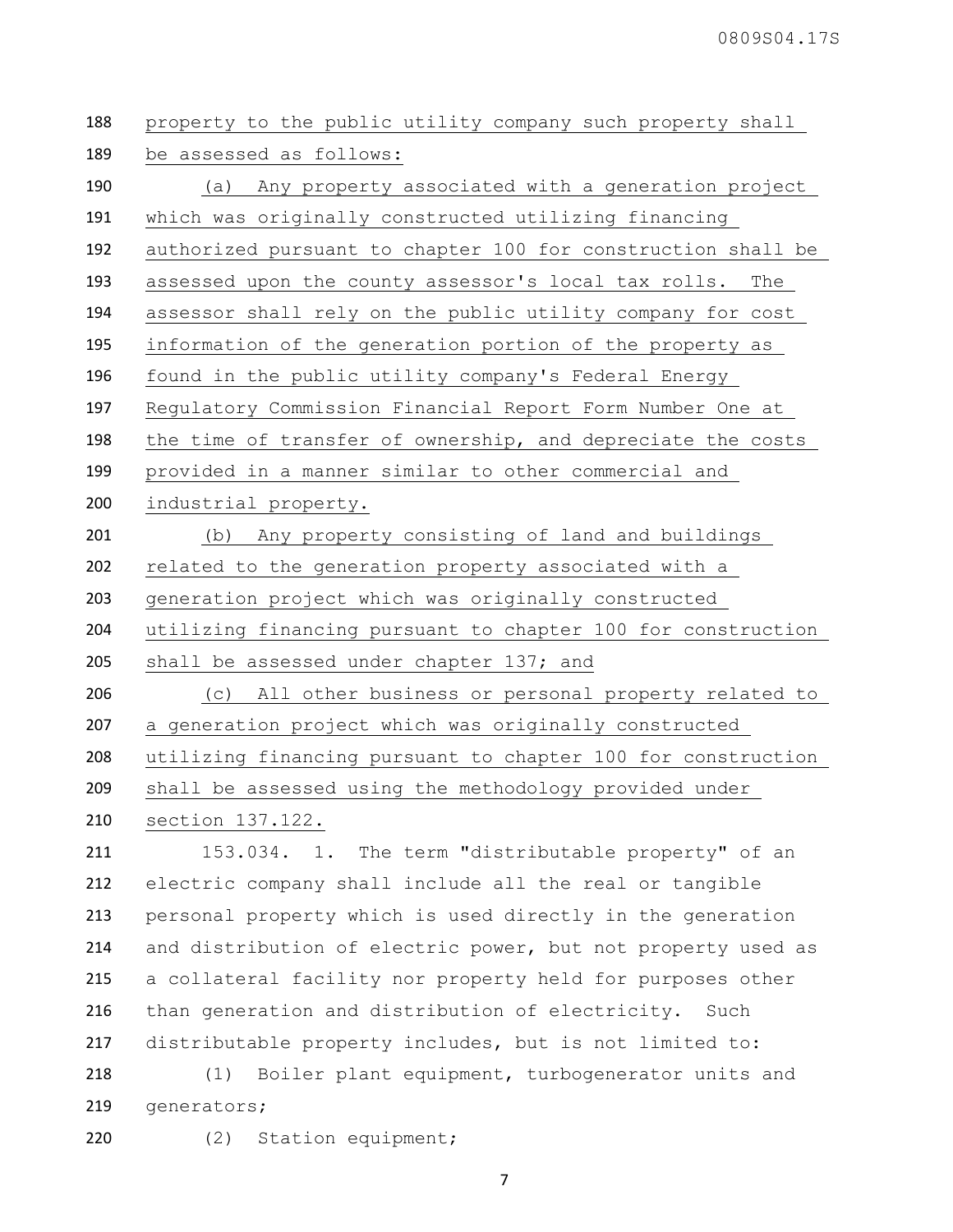(3) Towers, fixtures, poles, conductors, conduit transformers, services and meters;

(4) Substation equipment and fences;

(5) Rights-of-way;

 (6) Reactor, reactor plant equipment, and cooling towers;

 (7) Communication equipment used for control of 228 generation and distribution of power;

 (8) Land associated with such distributable property. 2. The term "local property" of an electric company shall include all real and tangible personal property owned, used, leased or otherwise controlled by the electric company not used directly in the generation and distribution of power and not defined in subsection 1 of this section as 235 distributable property. Such local property includes, but is not limited to:

```
237 (1) Motor vehicles;
```
238 (2) Construction work in progress;

(3) Materials and supplies;

 (4) Office furniture, office equipment, and office fixtures;

(5) Coal piles and nuclear fuel;

(6) Land held for future use;

 (7) Workshops, warehouses, office buildings and 245 generating plant structures;

 (8) Communication equipment not used for control of 247 generation and distribution of power;

248 (9) Roads, railroads, and bridges;

249 (10) Reservoirs, dams, and waterways;

 (11) Land associated with other locally assessed property and all generating plant land.

 3. (1) Any real or tangible personal property associated with a project which uses wind energy directly to